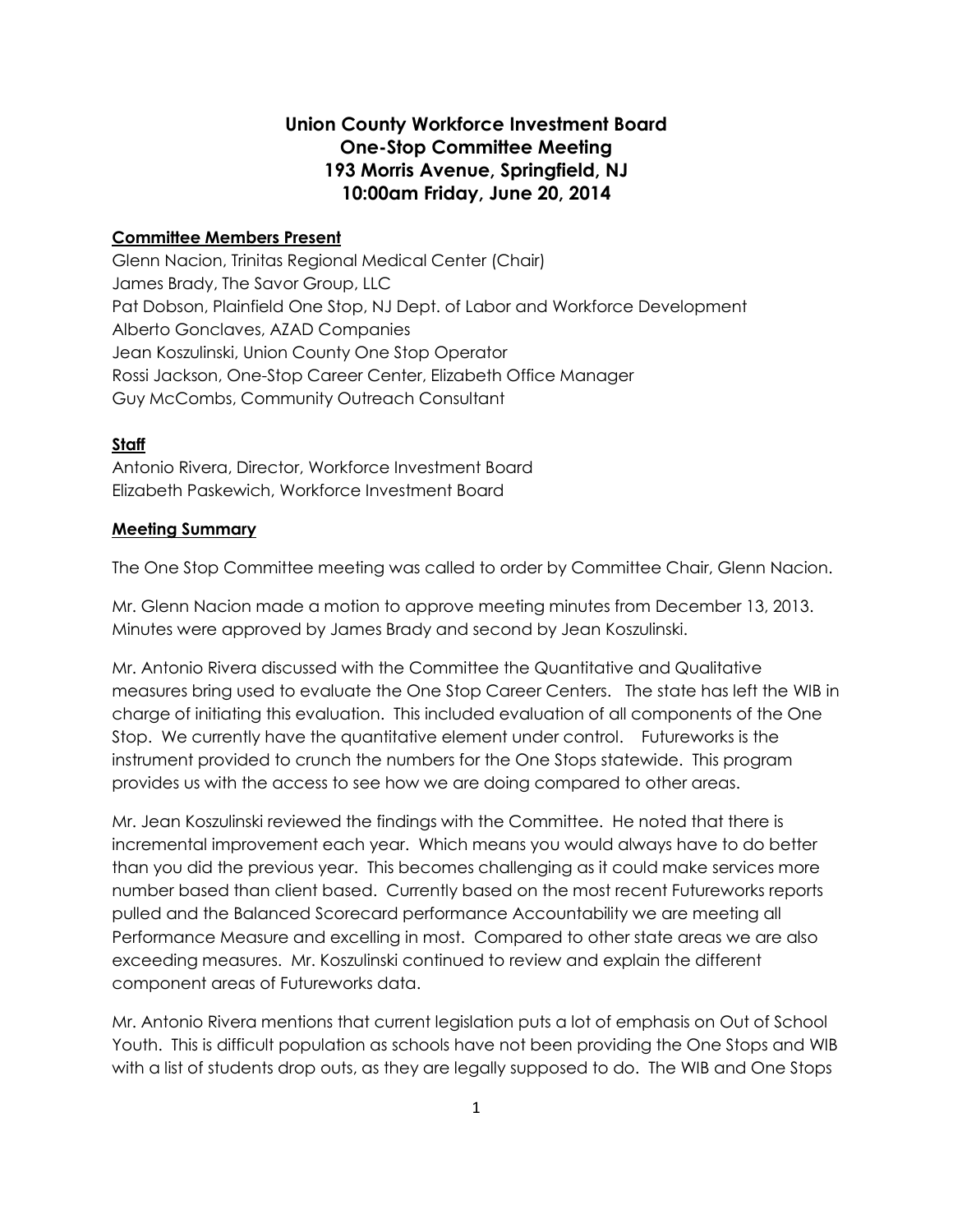need to make a point to start reaching out to the schools and the Attorney General to get this communication restarted with the schools. This is a systemic problem with in all NJ WIB areas.

Qualitatively, Union County would still like to work with the Heldrich Center. This evaluation is essential as it will look at policy and practice. A summary and proposal from the Heldrich Center was supposed to be available for today's meeting, but they have not made themselves available to provide it. The dialogue is still continuing. Overall, the One Stops are on target for Performance standards. The evaluation focus will remain on systemic changes that benefit the client and aren't based around performance numbers.

Mr. James Brady mentioned he found a book by Mary Gatto, "All I Want is a Job" regarding New Jersey One Stops. This book states that One Stops are not serving the population well. While this book was geared towards Women, it does pose the question of is this system working?

Mr. Koszulinski agreed and mentioned that maybe that book is correct. Due to the recession there has been a new breed of client at the One Stop, and maybe the case managers aren't equipped to handle the new clientele, modification needs to be made.

Mr. Rivera discussed a new plan that would help with that potential modification. He mentioned that the WIB is currently in negotiations to take over the Retail Skills Center at the Jersey Gardens Mall. The restructure would rebrand the Retail Skills Center to a Workforce Innovation Business Center. The focus of this center would be Occupation Skills training and Business resources. This would be a great opportunity to develop a new model. The model will be flexible to accommodate for the changing market. The resolution will go in front of the Freeholder next Thursday, June 26<sup>th</sup> and WIB support would be welcomed.

Another part of this component will be Entrepreneurship training, which will be run by the Union County Economic Development Corporation. This training will not only be run out of the Workforce Innovation Business Center but out of their Cranford office as well. This additional flexibility with location will be great for Middle Union County residents who might not have previously used county resources due to location.

Mr. Jean Koszulinski reminded the committee that the One-Stops are comprised of many partners, such as NJ Dept of Labor and Workforce Development Employment Services, Unemployment, DVR, Reconnections, etc, all of which provide important resources to our clients. The focus is often on Workforce Development and the others areas need not to be neglected, as they provide important resources.

Ms. Pat Dobson stated that at the Plainfield One Stop she conducted an unofficial survey and found that close to 60 % of the clients served are ex-offenders. This needs to be recognized when determining how to best serve them. Ms. Dobson also stated that there seems to be some slight age discrimination within employers as well, which has made re